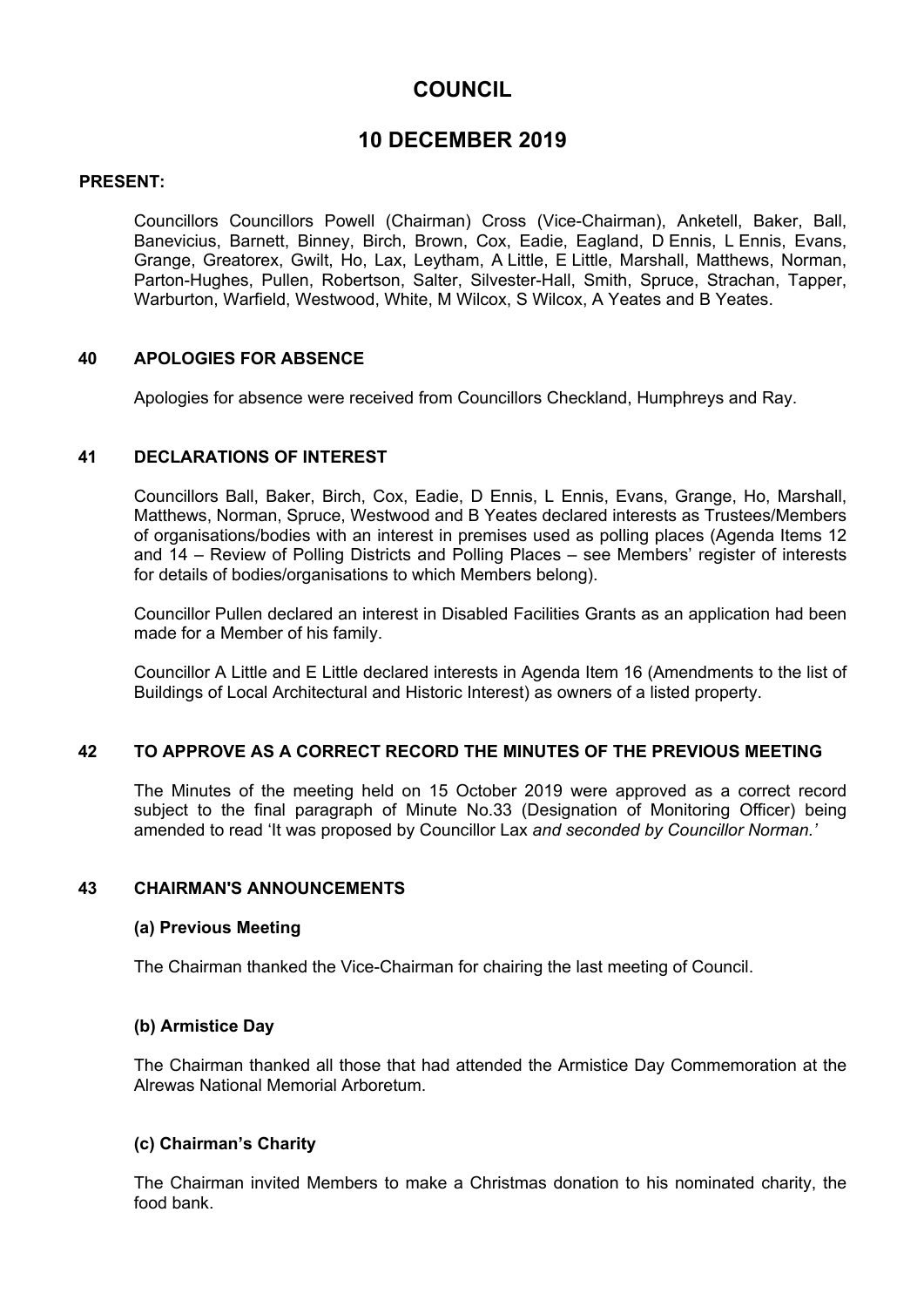## **(d) Civic Lunch**

The Chairman advised that his Civic Lunch would be held on 8 March.

### **(e) Neil Turner**

The Chairman advised that Neil Turner, Strategic Director of Transformation and Resources was leaving the Authority and this would be his last Full Council. He thanked him for his work over many years and wished him good luck for the future.

## **44 REPORT OF THE LEADER OF THE COUNCIL ON CABINET DECISIONS FROM THE MEETINGS HELD ON 12 NOVEMBER AND 3 DECEMBER AND CABINET MEMBER DECISIONS.**

The report of the Leader of the Council was received.

## **45 MINUTES OF THE MEETING OF THE COMMUNITY, HOUSING AND HEALTH (OVERVIEW & SCRUTINY) COMMITTEE**

Councillor Eagland submitted the Minutes of the Community, Housing and Health (Overview and Scrutiny) Committee held on 17 October 2019.

## **15 – Standing Items**

Councillor Evans stressed the importance of keeping the George Bryan Centre open and called on Councillor Leytham to raise it at the Staffordshire County Council Health Select **Committee.** 

# **17 – Homelessness and Rough Sleeper Strategy**

Councillor Evans noted that the data for rough sleeping in the District was due to have been updated at the end of November and asked for the latest figures.

Councillor Robertson referred to the excellent work undertaken by the emergency night shelter and the delay in national funding.

Councillor Banevicius asked about arrangements for running the alternative giving scheme and Councillor A Yeates advised that discussions were currently taking place.

# **20 - Discretionary Housing Payments**

Councillor Robertson said the Council could look at providing affordable houses through the Property Investment Strategy to hopefully mitigate problems for those requiring financial assistance with housing costs.

Councillor Eadie said arrangements for Lichfield Housing Ltd were progressing and he was sure the shareholders would be listening to what was being said.

# **46 MINUTES OF THE STRATEGIC (OVERVIEW & SCRUTINY) COMMITTEE**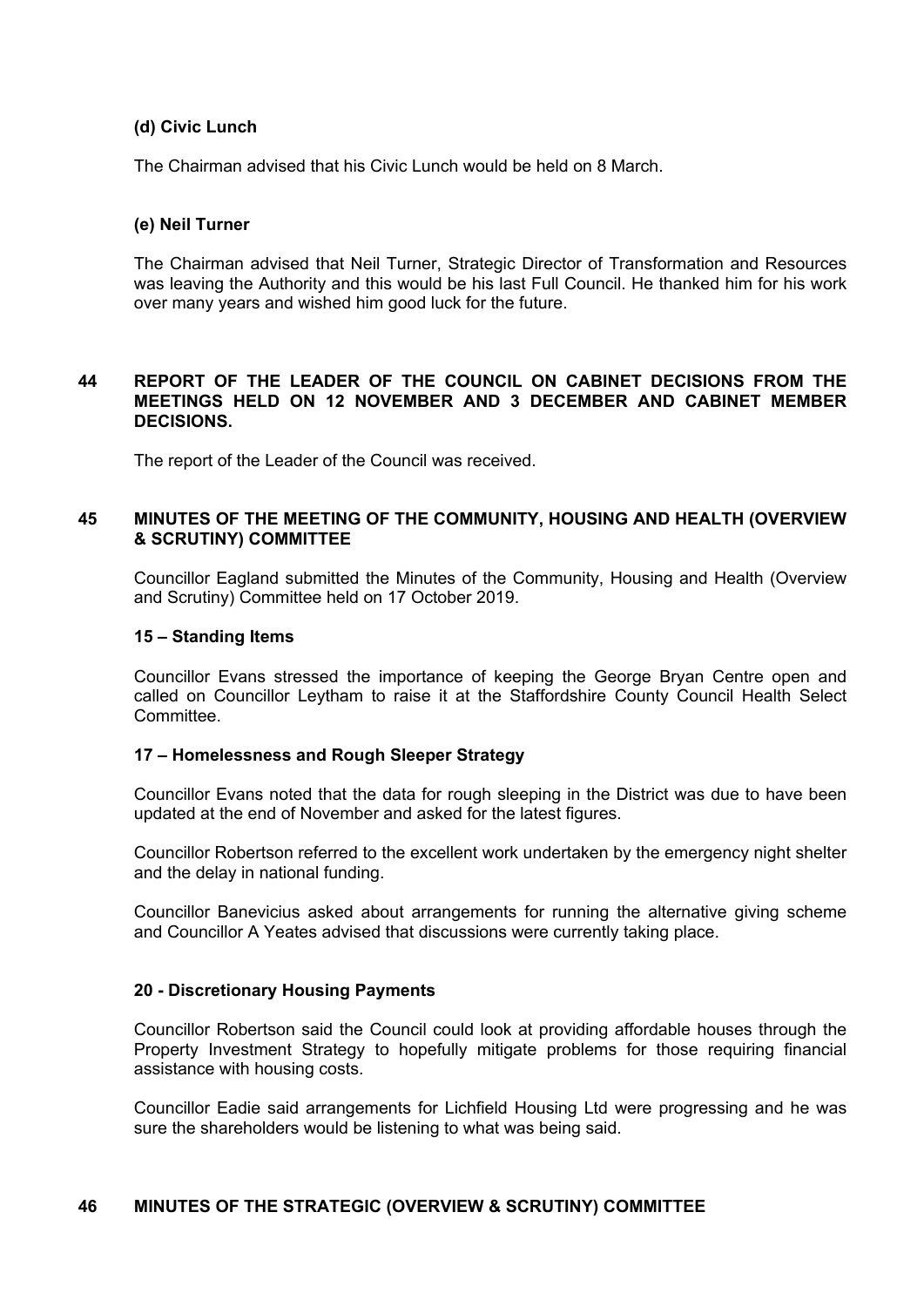Councillor A Little submitted the Minutes of the Strategic (Overview and Scrutiny) Committee held on 22 October 2019.

In addition to the Members listed in the Minutes, it was noted that Councillor Strachan had attended the meeting.

# **47 MINUTES OF THE LEISURE, PARKS AND WASTE MANAGEMENT (OVERVIEW & SCRUTINY) COMMITTEE**

Councillor Matthews submitted the Minutes of the Leisure, Parks and Waste Management (Overview and Scrutiny) Committee held on 18 November 2019.

## **48 MINUTES OF THE EMPLOYMENT COMMITTEE**

It was proposed by Councillor Barnett, duly seconded and

**RESOLVED:** That the Minutes of the meeting of the Employment Committee held on 15 October 2019 as amended be approved and adopted.

## **49 MINUTES OF THE PLANNING COMMITTEE**

It was proposed by Councillor Marshall, duly seconded and

**RESOLVED:** That the Minutes of the meetings of the Planning Committee held on 28 October and 25 November be approved and adopted.

#### **50 MINUTES OF THE AUDIT AND MEMBER STANDARDS COMMITTEE**

It was proposed by Councillor Greatorex, duly seconded and

**RESOLVED:** That the Minutes of the meeting of the Audit and Member Standards Committee held on 14 November 2019 be approved and adopted.

### **51 MINUTES OF THE REGULATORY AND LICENSING COMMITTEE**

It was proposed by Councillor B Yeates, duly seconded and

**RESOLVED:** That the Minutes of the Meeting of the Regulatory and Licensing Committee held on 26 November 2019 be approved and adopted.

#### **52 REVIEW OF POLLING DISTRICTS AND POLLING PLACES**

It was reported that the Regulatory and Licensing Committee had been supporting the review of the District's polling places and polling districts. The Council was required to complete such a review at least every five years and by no later than 31 January 2020.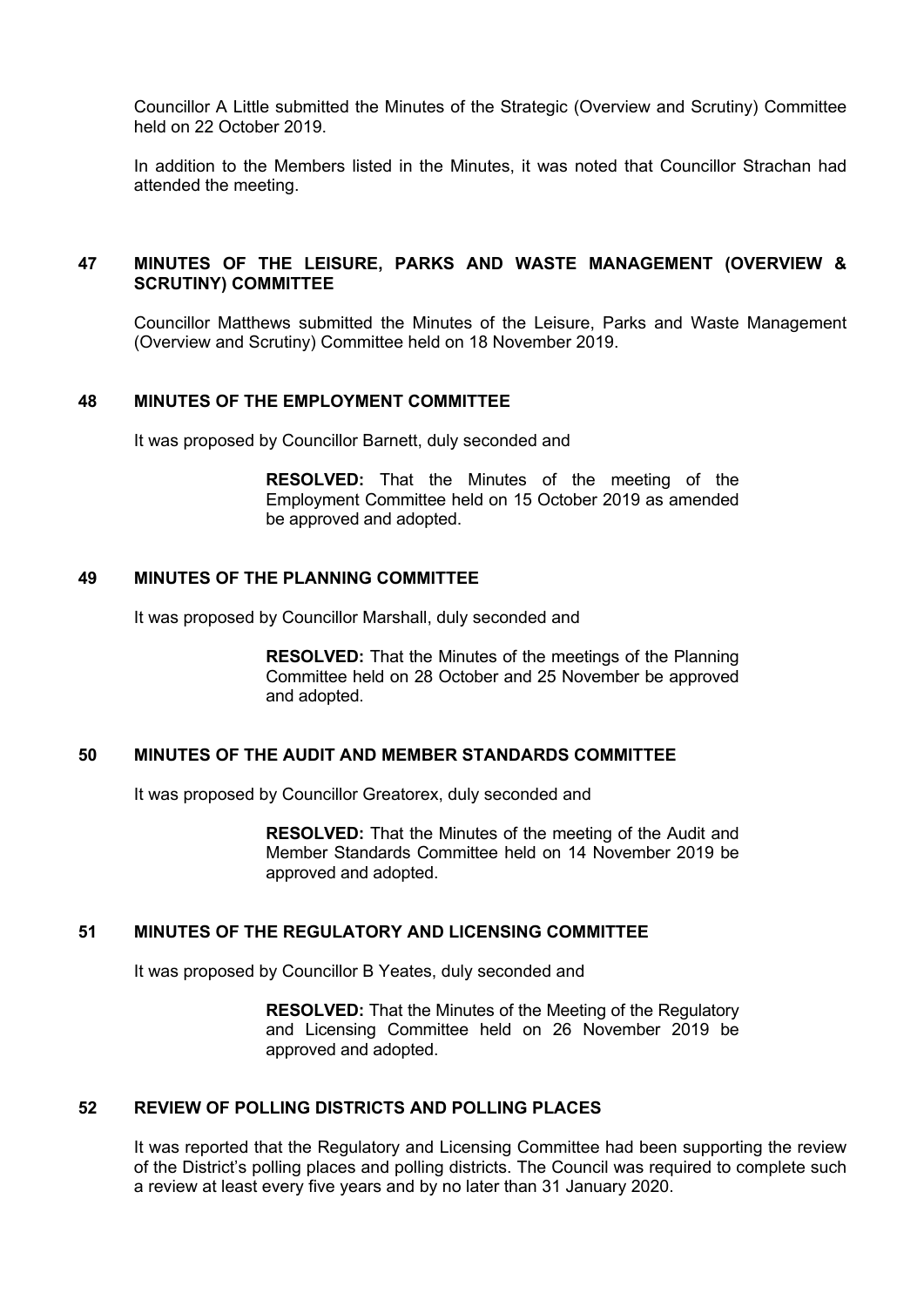The Review was conducted in accordance with the Representation of the People Act 1983 and guidance issued by the Electoral Commission.

The Regulatory and Licensing Committee considered the findings of the review at its meeting on the 26 November 2019 and had proposed a series of recommendations for 2020 and beyond.

Councillor Norman suggested that due to the poor nature of one of the access routes to the polling place at Cherry Orchard information be provided about the best way to to access the premises.

Councillor White said it was good to be pragmatic and avoid closing schools where possible. Councillor Evans noted that the school she served as governor only closed part of the school for elections. Councillor Greatorex advised that it could be difficult to keep schools open when car parking was poor.

Councillor L Ennis advised paragraph 3.25 of the report referred to Spring Hill Primary school whereas it should read Highfield Primary School.

Councillor B Yeates noted the reduction in the number of mobile polling stations would improve disabled access and reduce costs.

It was proposed by Councillor B Yeates, seconded by Councillor Binney and

#### **RESOLVED:**

#### **In Burntwood**

- (i) Move the polling place from St Joseph's and St Theresa's Primary School to The Old Mining College Centre.
- (ii) Move the polling place from a mobile unit at the Oakdene Road Island and incorporate within the polling places at Burntwood Area Youth Centre for voters in polling district CM and at Springhill Academy for polling district CS2.
- (iii) Move the polling place from Fulfen Primary School to Burntwood Memorial Institute.
- (iv) Move the polling place at Holly Grove Primary School to St John's Community Church.

#### **In Lichfield**

- (v) Move the polling place from the Co-op Superstore car park to Boley Park Community Centre.
- (vi) Move the polling place from The Willows Primary School to Curborough Community Centre.
- (vii) Move the polling place at St Michael's Primary School to the three primary schools – St Michael's Primary School, Five Spires Academy and St Joseph's Primary School – and define the polling place as 'Cherry Orchard schools'.
- (viii)Move the polling place at St Peter's and St Paul's Primary School and incorporate within the polling place at Chadsmead Primary Academy.

#### **In Villages**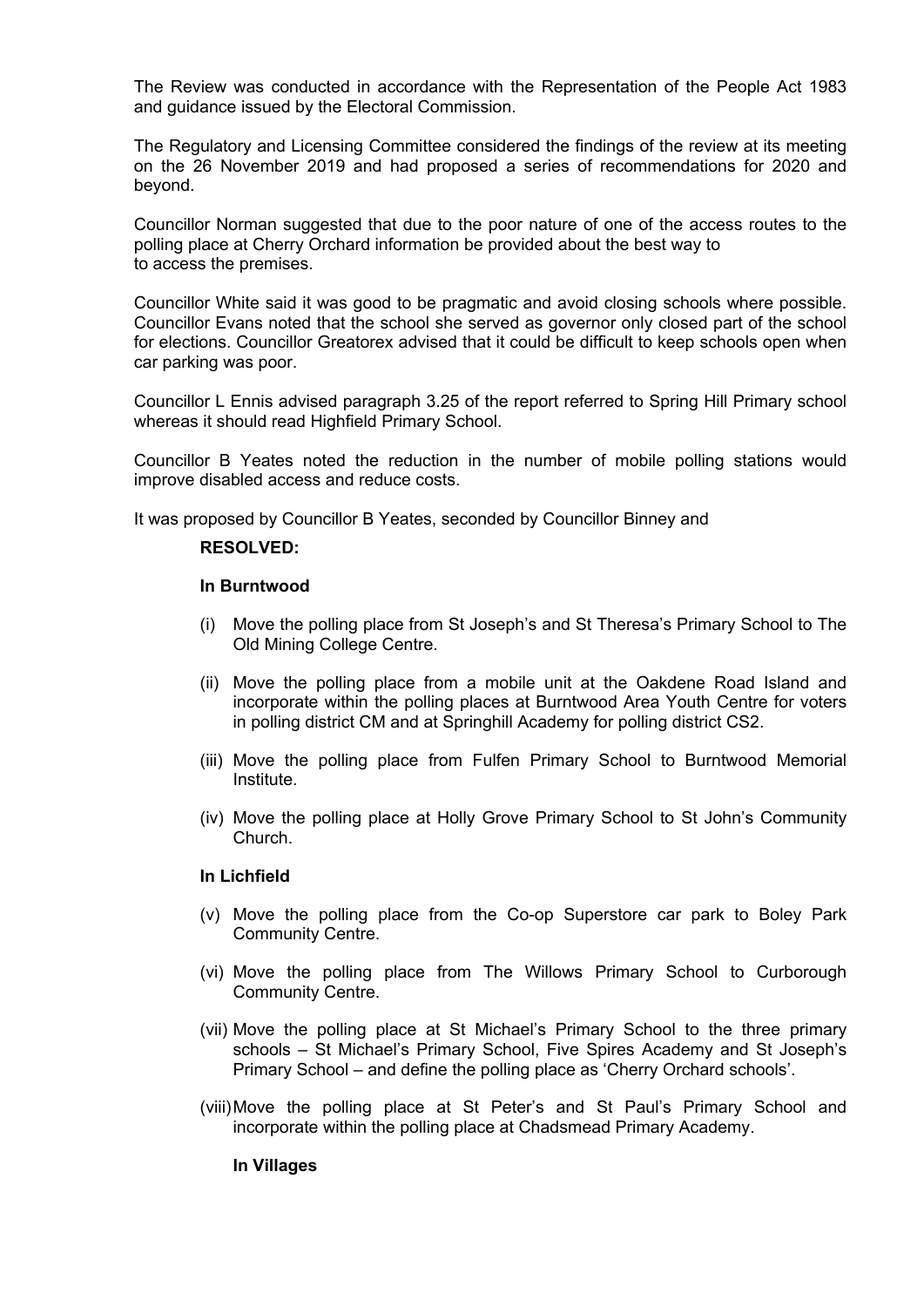- (ix) Move the polling place at Bexmore Drive, Streethay to Streethay Primary Academy.
- (x) Move the polling place at the Longwood Public House, Fazeley and incorporate within the polling place at Fazeley Town Hall.
- (xi) Move the polling place at The Highwayman Public House, Shenstone Wood End and incorporate within the polling place at Shenstone Village Hall.

## **53 COMMUNITY LOTTERY**

Further to the approval of a community lottery by Cabinet on 12 November 2019, consideration was given to the policies that would support the application to the Gambling Commission for a licence.

In response to a question Councillor B Yeates confirmed that the policies would be kept under review by Overview and Scrutiny.

It was then proposed by Councillor B Yeates seconded by Councillor Eagland and

**RESOLVED:** (i) That approval be given to the policies listed below to govern the operation of the lottery:

- Social Responsibility in Gambling
- Protection from Crime and Disorder
- Implementation Procedures
- Fair and Open Gambling
- Children and vulnerable person protection.

(ii) That the Cabinet Member for Housing and Communities, in consultation with the Head of Regulatory Services Housing and Wellbeing be authorised to make any minor amendments that may be required to the policies in the future.

# **54 AMENDMENTS TO THE CONSTITUTION**

It was reported that the Council's Constitution was constantly reviewed and updated to ensure it remained fit for purpose, reflected changes in legislation, and provided appropriate delegations.

Due to recent staffing changes and findings from a scheme of delegation audit, several changes were proposed to the scheme of delegation to officers.

It was proposed by Councillor Lax, seconded by Councillor Pullen and

**RESOLVED: (1)** That the updated scheme of delegation be approved.

**(2)** That the temporary delegations to all Heads of Service be approved.

#### **55 AMENDMENTS TO THE LIST OF BUILDINGS OF LOCAL ARCHITECTURAL AND HISTORIC INTEREST**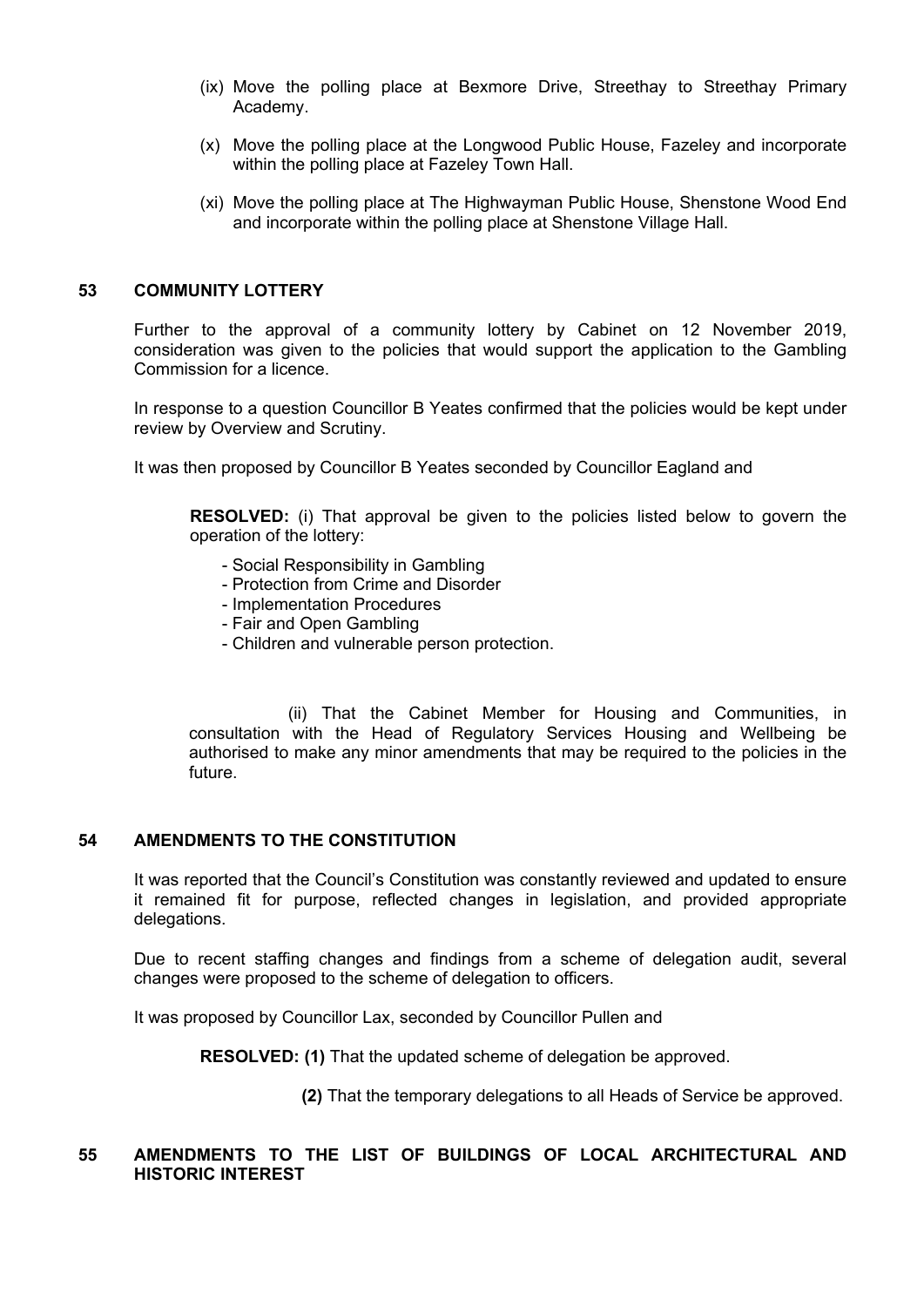Details were given of the results of the public consultation on the amendments to the Council's List of Buildings of Local Architectural and Historic Interest (commonly referred to as the "Local List").

Councillor Marshall thanked the Principal Design and Conservation Officer for her work and Councillor Evans welcomed the recognition of important buildings in Burntwood. She also commented on the interesting training provided to Members.

Councillor D Ennis said it was a good idea for Members to get involved and engage with owners of buildings of local architectural and historic interest.

It was proposed by Councillor Lax, seconded by Councillor Marshall and

**RESOLVED:** That the results of the consultation be noted and the amendments to the Council's List of Buildings of Local Architectural and Historic Interest be supported and ratified.

## **56 MOTION ON NOTICE**

The following Motion was submitted by Councillor Norman:

"Lichfield District Council recognises that a climate change emergency exists and, in consequence, resolves to take this into account as a factor in all future policy and spending decisions of the Council, with an Environmental Impact Assessment, whenever appropriate."

Councillor Norman said this was not a political statement but was on behalf of future generations. He said the Council's contribution may only be small, but each issue should have an Environmental Impact Assessment.

It was proposed by Councillor Pullen to amend the motion to:

'Lichfield District Council recognises that a climate change emergency exists and in consequence, resolves to take this into account as a factor in future decisions of the Council and accepts that specific actions are necessary and therefore resolves that it will:

- Support the Government's target of Net Zero Carbon Emission by 2050
- Actively consider investment in green technologies
- Ensure that, where appropriate, decisions made by the Council consider Environmental Impact
- Ask an Overview & Scrutiny Committee to investigate initiatives that will reduce our impact on the environment
- Name a specific Cabinet member for Climate Change'

Councillor Yeates then seconded the amendment.

Referring to the Marches energy report Councillor Norman listed previous commitments and targets for 2020, and said actions rather than intentions were needed this time.

Councillor Ball said that he supported the motion and the amendment, and pointed out the linkages to local procurement.

Councillors Marshall, White and Strachan also spoke in favour of the amendment.

Councillor Anketell asked the net zero carbon emission date be brought forward from 2050 to 2040.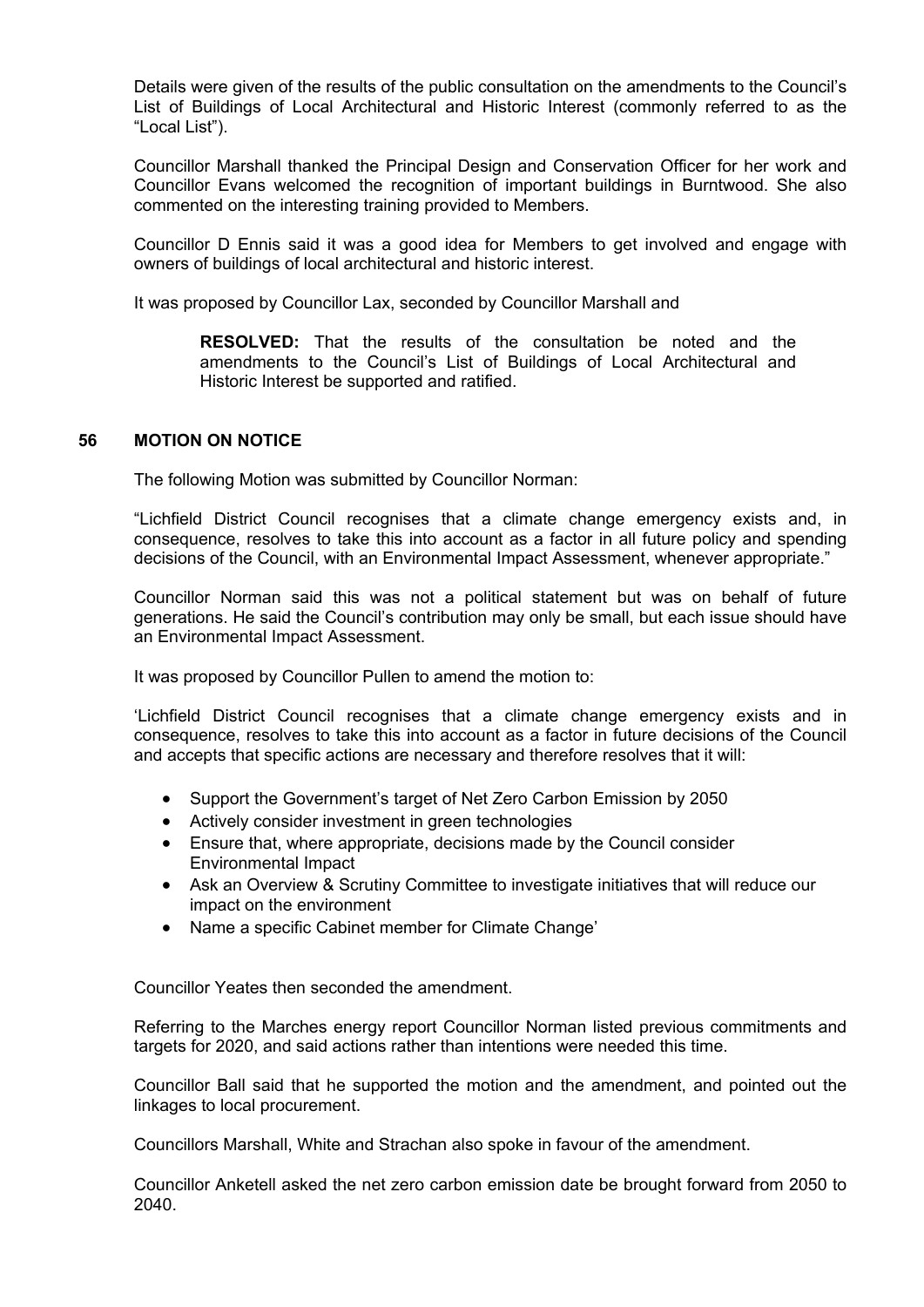Councillor Eadie said while it was not true to say that no action had been taken to date, the Council could do more.

Councillor Binney said he did not support the term 'emergency' and that the word 'priority' was more accurate.

Councillor Robertson said he hoped the motion and the amendment would be passed and that the Council should look to bring the 2050 target date forward.

Councillor A Yeates then called upon the Council to act and for everyone to work together to make a difference. Following a vote the amendment, as proposed and seconded, was passed

**RESOLVED:** That the amendment to the Motion as proposed and seconded be agreed.

Councillor Norman referred to his environmental record and noted that in the 1990s Environmental Impact was included in every report and he hoped under Cllr Strachan's leadership and scrutiny the necessary action would be taken. He formally moved the substantive motion.

Councillor Pullen said the amended motion just passed included the good things put forward by Councillor Norman about ensuring that environmental impact was taken into consideration, so whilst he thought the amended motion did more in terms of putting pragmatic action into place, he would still certainly support Councillor Norman's motion because it had been included in the amendment.

Councillor White advised that the substantive motion had been amended to incorporate the amendment.

Councillor Greatorex said the amendment had been passed and the motion as amended should be voted upon.

Following a vote it was

**RESOLVED:** That the motion as amended be approved.

# **57 QUESTIONS**

## **Q1. Question from Councillor Evans to the Cabinet Member for Communities and Housing**

At the Community, Housing and Health meeting on the 17th October the Cabinet Member, Councillor Yeates was asked in 13, Minutes of the Previous Meeting, about the delivery of Disabled Facilities Grants and the response expected from Staffordshire County Council (SCC) regarding the way they had contributed to the problem. Can he please inform us if any response has been received yet and if so what is the outcome? It is an important issue and we must continue to ensure improvements are made as we were promised.

#### **Response from the Cabinet Member for Communities and Housing**

There was detailed discussion on the issues at the October Strategic Project Board meeting, particularly around the quality of service provided to the end user when an Occupational Therapist (OT) assessment is completed and then a second assessment